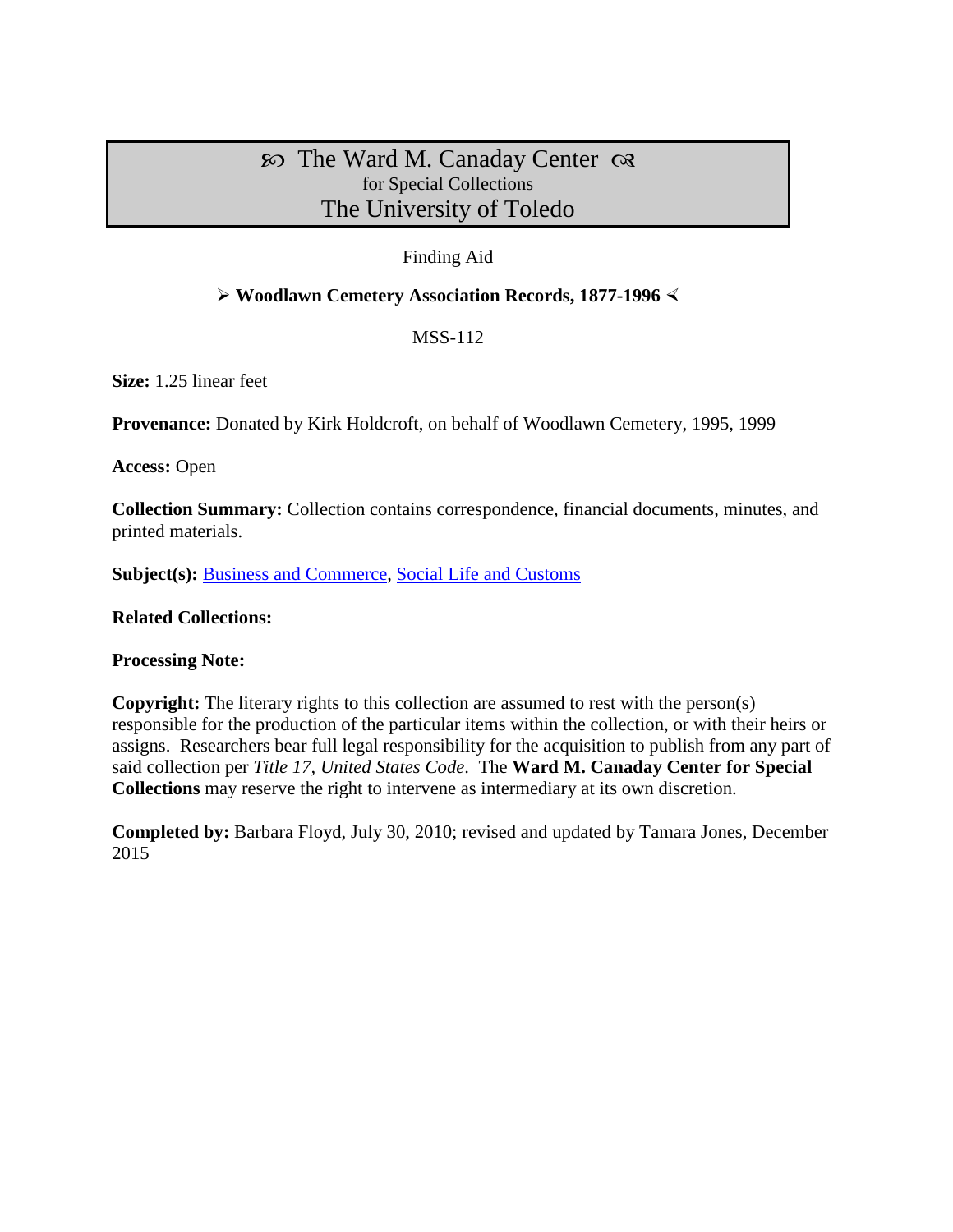**Woodlawn Cemetery Association Records, 1877-1996**

#### **Historical Sketch**

Woodlawn Cemetery is an example of the rural cemetery movement that began in the America in the 1830s. Urban planners sought to move cemeteries to the outskirts of cities because older cemeteries located within the city limits had run out of space, and many believed they were offensive and a health hazard. Woodlawn, founded in 1876, was built three miles from downtown in what was a rural area at the time. The site had many natural attributes that made it a beautiful, contemplative place for a cemetery. It was located near the Ottawa River, but high enough from its banks to have adequate drainage. The 160-acre site was located in an area that is today bounded by Willys Parkway, Jackman Road, Central Avenue, and Hillcrest Avenue.

Modeled on the "landscape lawn plan" used at Spring Grove Cemetery in Cincinnati, Woodlawn had less individual plot ornamentation and stressed instead the beauty of the natural setting. Trees and flowers were the major ornamentation. The buildings, including the chapel, were designed in a Victorian style. The cemetery's beauty attracted many from the city who came to see it as an urban park. As the city limits encroached, roads were built for cars, and a streetcar line connected the cemetery to the city.

The cemetery became the favored interment site for Toledo's business class, with members of over 100 prominent families buried on the grounds today. Some built striking mausoleums, including the Libbey, Snyder, Chesbrough, Stanahan, Secor, and Berdan families. Others displayed beautiful and distinctive markers, including one for Irving Colburn, a granite replica of an easy chair (LeRoy McIntryre Ludwig), and a huge stone pyramid (John Gunkel). The latter was built to honor Gunkel's place as founder of the Toledo Newsboys Association, and consisted of rocks from all over the world.

Despite many difficult years during the Depression and World War II, today Woodlawn Cemetery continues to be one of the best examples of the rural cemetery, even though it is now located in the middle of the city. The emphasis on natural beauty makes it an attractive place to escape the urban environment. In 1998, Woodlawn Cemetery was placed on the National Register of Historic Places, and an historic marker erected by the Ohio Historical Society in 2002 notes its importance.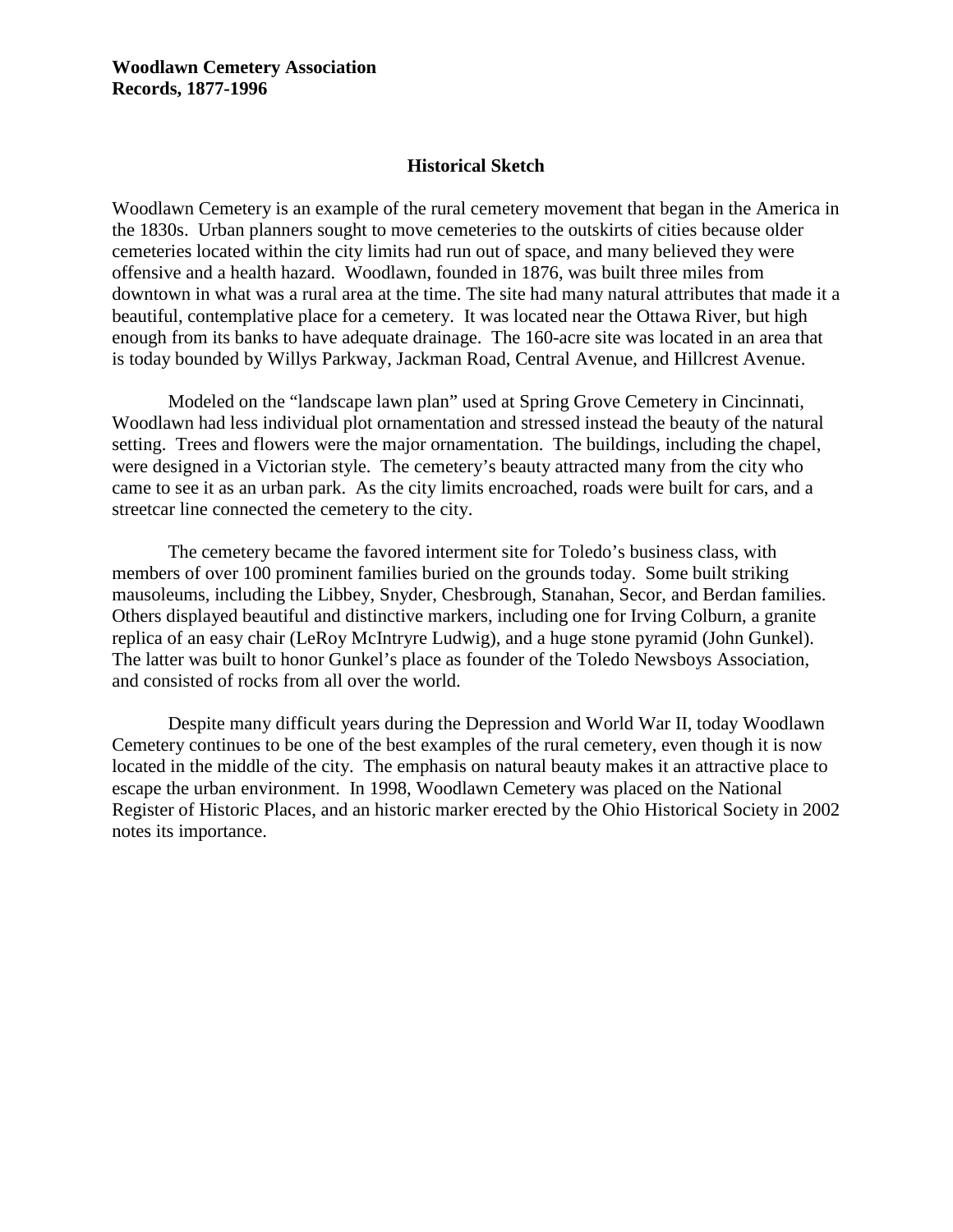# **Scope and Content Note**

The Woodlawn Cemetery Association Records are arranged in four series.

**Series I, Correspondence (1877 to 1951),** contains incoming and copies of outgoing correspondence of the cemetery's superintendent. The files are arranged alphabetically by correspondent. Much of it pertains to routine maintenance issues regarding the cemetery, as well as correspondence with the superintendents of other cemeteries. Some is with survivors regarding the sale and upkeep of cemetery plots.

**Series II, financial documents (1892 to 1984),** consists mainly of invoices for goods and services provided to the cemetery. The bulk of the invoices are for 1913. Two folders contain scattered financial reports, and one folder consists of cancelled checks.

**Series III, minutes (1878 to 1986),** include minutes of two organizations that oversaw the cemetery: the trustees (and its executive committee) and the lot owners. The trustee minutes record actions at quarterly meetings, including the election of officers, reports of the superintendent, and actions taken concerning the development and maintenance of the cemetery. Three folders contain scattered minutes of the executive committee of the trustees. Minutes of the lot owners record activities of this group that advised the trustees. The minutes mostly document the election of officers. Also included is one folder of presidents' annual reports and a file containing partial and incomplete trustees and lot owner minutes.

**Series IV, Printed Materials (1882-1996, n.d.),** contains informational brochures and pamphlets about Woodlawn Cemetery, miscellaneous pages from sales catalogs of cemetery equipment, and a time book for laborers for 1913 (mostly blank). Several newspaper clippings are also included; these have been placed in a separate folder.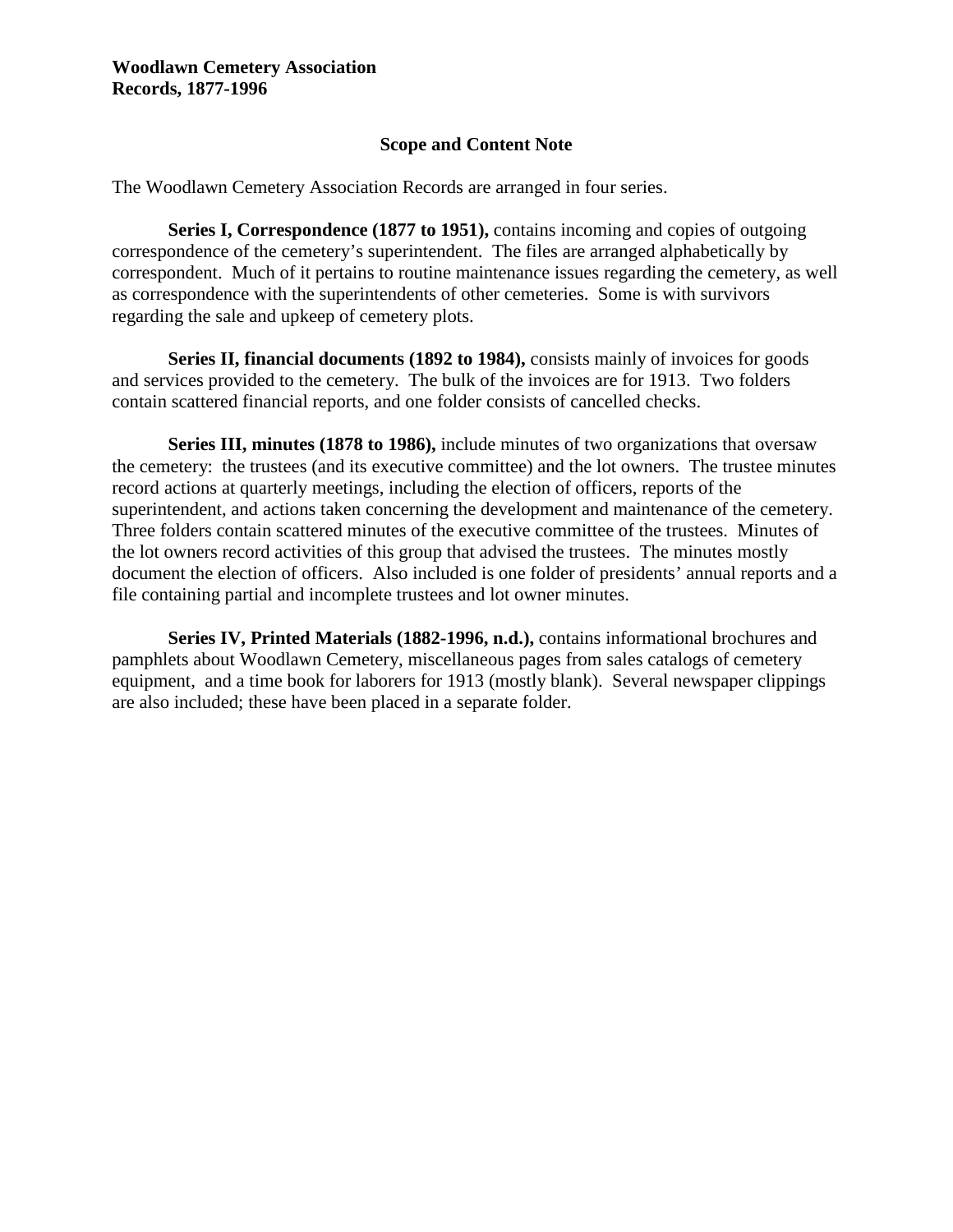# **Folder List**

| <b>Box</b>   | <b>Folder</b>  | <b>Item</b>                             |
|--------------|----------------|-----------------------------------------|
|              |                | <b>Series I. Correspondence</b>         |
| $\mathbf{1}$ | $\mathbf{1}$   | Correspondence, A, 1889-1922            |
| $\mathbf{1}$ | $\overline{2}$ | Correspondence, B, 1882-1923            |
| $\mathbf{1}$ | 3              | Correspondence, C, 1882-1923            |
| $\mathbf{1}$ | $\overline{4}$ | Correspondence, D, 1887-1950            |
| 1            | 5              | Correspondence, E, 1889-1921            |
| $\mathbf{1}$ | 6              | Correspondence, F, 1878-1923            |
| $\mathbf{1}$ | $\overline{7}$ | Correspondence, G, 1882-1921            |
| $\mathbf{1}$ | 8              | Correspondence, H, 1882-1923            |
| 1            | 9              | Correspondence, I, 1915-1937            |
| $\mathbf{1}$ | 10             | Correspondence, J, 1892-1920            |
| $\mathbf{1}$ | 11             | Correspondence, K, 1892-1962            |
| $\mathbf{1}$ | 12             | Correspondence, L, 1878-1949            |
| $\mathbf{1}$ | 13             | Correspondence, M, 1882-1948            |
| $\mathbf{1}$ | 14             | Correspondence, N, 1890-1922            |
| $\mathbf{1}$ | 15             | Correspondence, O, 1889-1923            |
| $\mathbf{1}$ | 16             | Correspondence, P, 1892-1921            |
| $\mathbf{1}$ | 17             | Correspondence, R, 1879-1920            |
| $\mathbf{1}$ | 18             | Correspondence, S, 1877-1924            |
| $\mathbf{1}$ | 19             | Correspondence, T, 1891-1921            |
| $\mathbf{1}$ | 20             | Correspondence, U, 1891                 |
| 1            | 21             | Correspondence, W, 1882-1951            |
|              |                |                                         |
|              |                | <b>Series II. Financial Records</b>     |
| $\mathbf{1}$ | 22             | Cancelled Checks, 1913                  |
| 1            | 23             | Invoices, 1892-1893                     |
| 1            | 24             | Invoices, 1913 (folder 1)               |
| $\mathbf{1}$ | 25             | Invoices, 1913 (folder 2)               |
| $\mathbf{1}$ | 26             | Invoices, 1913 (folder 3)               |
| $\mathbf{1}$ | 27             | Invoices, 1913 (folder 4)               |
| 1            | 28             | Invoices, 1913 (folder 5)               |
| 1            | 29             | Invoices, 1913 (folder 6)               |
| 1            | 30             | Receipts, 1913, 1976, n.d.              |
| $\mathbf{1}$ | 31             | Reports, 1913-1928                      |
| $\mathbf{1}$ | 32             | Reports, 1913-1984                      |
|              |                |                                         |
|              |                | <b>Series III. Minutes</b>              |
| $\mathbf{1}$ | 33             | Minutes, Executive Committee, 1938-1952 |
| 1            | 34             | Minutes, Executive Committee, 1983-1984 |
| 1            | 35             | Minutes, Executive Committee, 1985-1986 |